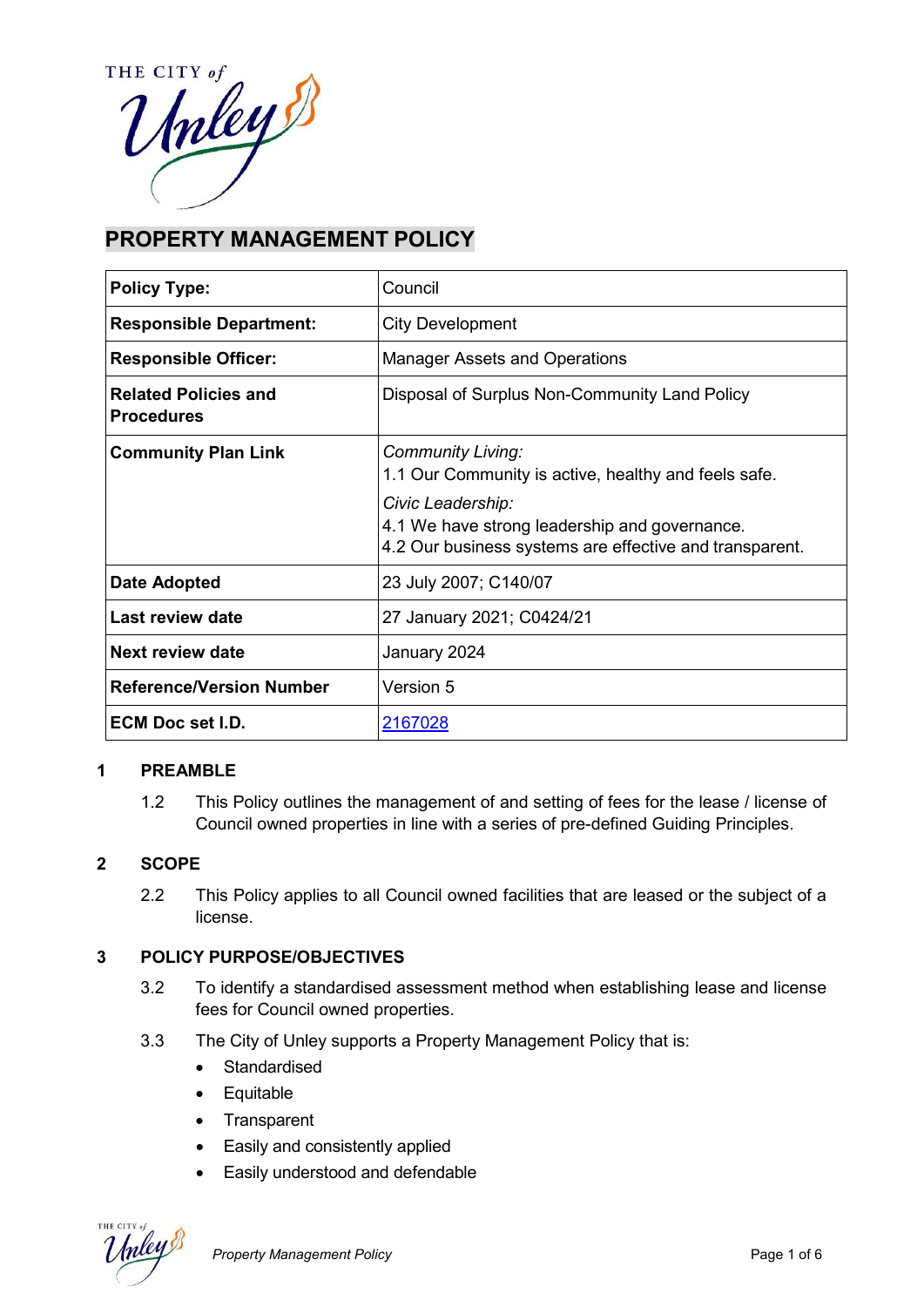- Assists in delivering strategic objectives
- Recognises the Lessee

# **4 ROLES AND RESPONSIBILITIES**

- 4.2 This Policy will be administered on behalf of Council by the:
	- General Manager City Development
	- Manager Assets and Operations
	- Senior Assets and Engineering Lead
	- Coordinator Property & Facilities

### **5 POLICY STATEMENT**

5.2 Council will develop and utilise a structured and consistent approach to the management and asset management of Council's building assets.

# *5.3 Building Assets of Council*

5.3.1. Two categories of building assets are considered within this Policy:

- **Civic, Community and Recreation Assets**  such as libraries, community centres, halls, cultural development centres (e.g. art, theatre and craft) or sporting facilities such as tennis courts, bowling clubs, ovals, etc.
- **Commercial Assets**  offices, retail shops, residential properties that have been acquired for the purposes of achieving a strategic community or economic objective.

### *5.4 Guiding Principles for Property Assets*

5.4.1. The Guiding Principles of Property Assets for Council are:

• **Principle 1 – Equity across the community**

A balanced approach is taken ensuring that residents across the community have equal opportunities for required services.

### • **Principle 2 – Sustainable assets**

Assets are designed and maintained in a manner cognisant of a triple bottom line outcome (financial; environmental; social) and utilising a life cycle approach.

### • **Principle 3 – Risk sensitive**

Asset based decisions are done so in a manner where risks are identified, understood and managed (Health, Safety and Welfare; Business Performance and Service Delivery; Reputation; Infrastructure; Environment; Financial).

### • **Principle 4 – Strategic consistency**

Assets related to services are planned and maintained within an integrated planning framework.

### • **Principle 5 – Functional and Service Level**

Assets are designed and maintained to ensure they are fit for purpose, meeting the agreed Level of Service.

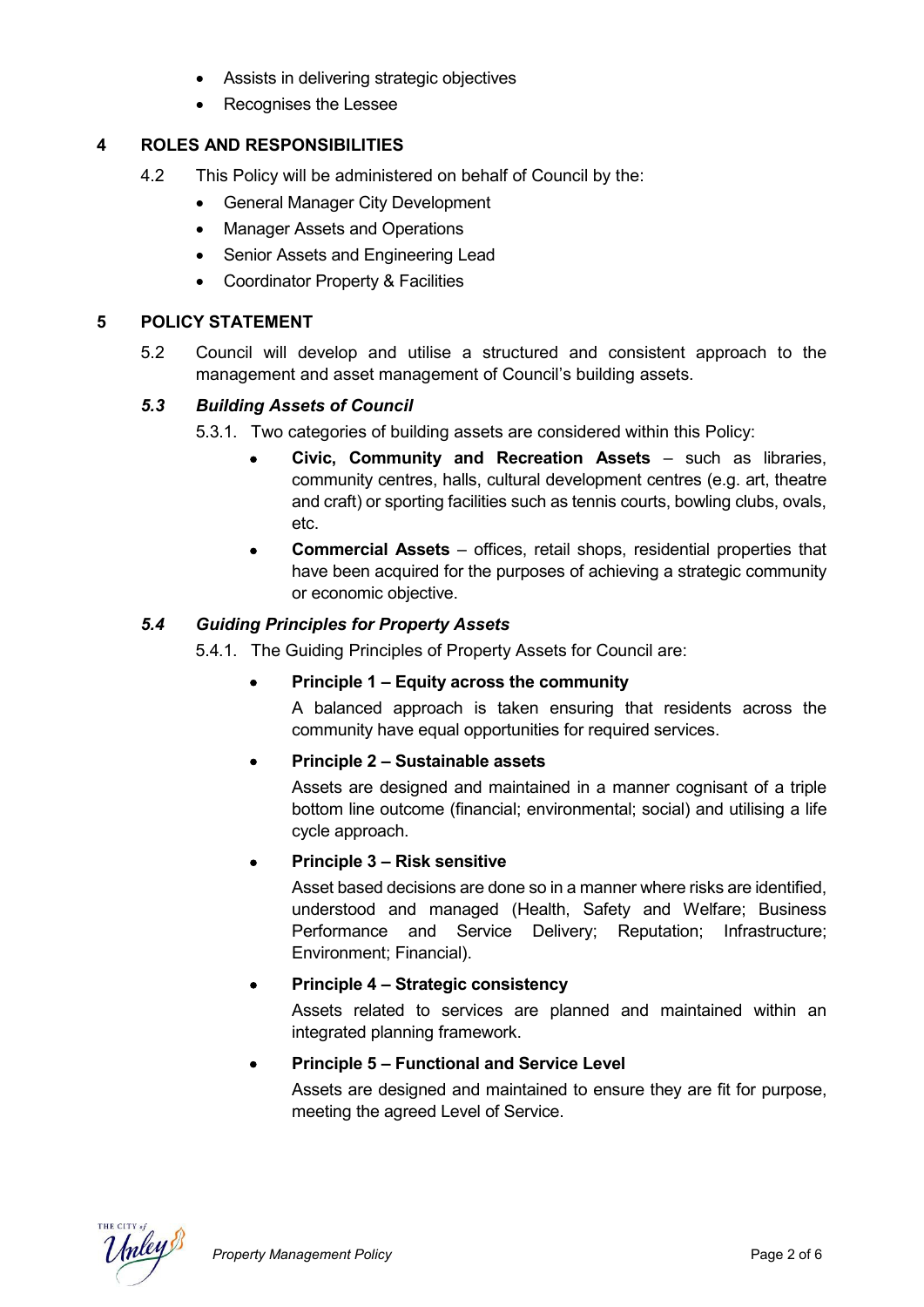# • **Principle 6 – Compliant**

Assets are designed and maintained to meet compliance requirements at a minimum.

# • **Principle 7 – Innovation and improvement focused**

Alternative methods of providing services/assets are regularly examined, and improvements considered, ensuring "best value" options are applied.

# *5.5 Community, Recreation, Commercial and Strategic Assets*

# 5.5.1. Lease or Licence Management

# *Definition*

- A lease or license is defined as any rental or licensed use agreement whereby Council allows any of its properties, in whole or part, to be used regularly for in excess of six months by any organisation.
- Leasing refers to the exclusive use of a property or facility by a group whilst licencing relates to shared use of a property or facility.

### *Scope*

• Properties subject to lease or licence may include halls, cottages, open space, institutes/community centres, playing fields, clubrooms, car parks, spectator facilities, courts (and/or any combination of the above) or commercial properties.

# *Objective*

- Council will attempt to secure the optimum return, including cost recovery for specialist services (ie – pitch preparation) on leasing and licensing of community facilities without jeopardising the viability of services.
- Council will attempt to secure the optimum return on all commercial facilities.

# 5.5.2. Process

# *New and Renewal Lease or Licence*

- The City Development Department will (in conjunction with Community Services Department and the tenant) undertake a rent review three (3) months prior to the expiration of the current lease or licence and undertake appropriate negotiations with the tenant.
- If the Tenant and the Administration agree on all terms and conditions of the proposed Lease or License, the Administration has delegated authority to formalise the Agreement.
- Details of all Leases and Licenses formalised under delegation shall be reported to Council on a quarterly basis.
- Should the Tenant and Administration not be able to reach agreement on the proposed Terms and Conditions of an Agreement or the Tenant wishes to address Council, a report shall be prepared for the next convenient meeting of Council.

# 5.5.3. Asset maintenance

• Lease documents will include clear responsibilities for lessees to maintain the asset in accordance with asset management plan for the building or

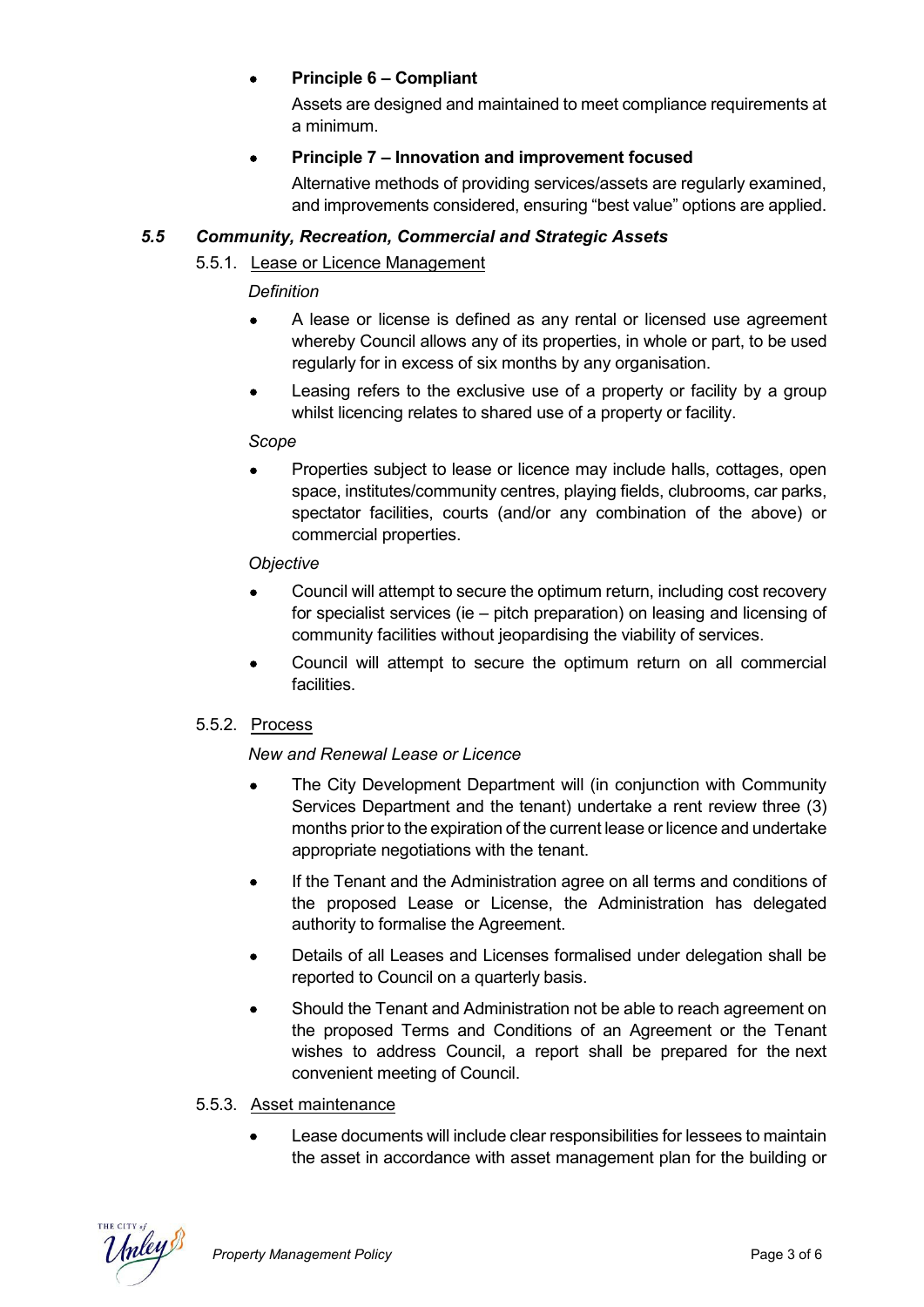make the necessary financial contribution through the lease fee to meet such maintenance costs.

# 5.5.4. Legislation

The administration of community leases must take account of any relevant Community Land Management Plans and Sections 196 and 202 of the *Local Government Act 1999*.

# Asset Management

• Council is committed to undertaking a regular asset audit of all its buildings for the purposes of identifying short, medium and long-term maintenance and capital expenditure in line with the legislative and risk management objectives of the Asset Management Plan and the Guiding Principles.

### *5.6 Assessment Procedures*

- 5.6.1. Determination of Tenant Category
	- The City of Unley recognises three distinct types of organisation when considering leasing and licensing:
		- local community services and activities focused on the Unley community
		- state-wide / peak body community services provided across South Australia, perhaps as a 'peak body'
		- commercial income generation as prime focus
	- When determining which tenant category is appropriate when considering a proposed lease or license, the following should be considered when calculating lease and license fees:
		- Financial statements;
		- Annual and Business Plans;
		- Articles of Incorporation;
		- Mission, Vision and Values;
		- Stakeholder group; and
		- Other documents as required.
- 5.6.2. Process for assessing lease and license fees:
	- Lease and license fees are established as a percentage of the assessed Capital Replacement Value of the property (used to update asset valuations in the audited Financial Statements and updated at least five yearly).
	- Council updates property Replacement Values every five years, therefore the appropriate rental figure will be assessed as:
		- Year 0 Valuation
		- **Years 1 to 4**  Valuation plus cumulative CPI
		- **Year 5**  Valuation
	- The following will be used to determine the lease and licence fees applicable:
		- **Local community –** shall be fixed at 1% of the Capital Replacement Value

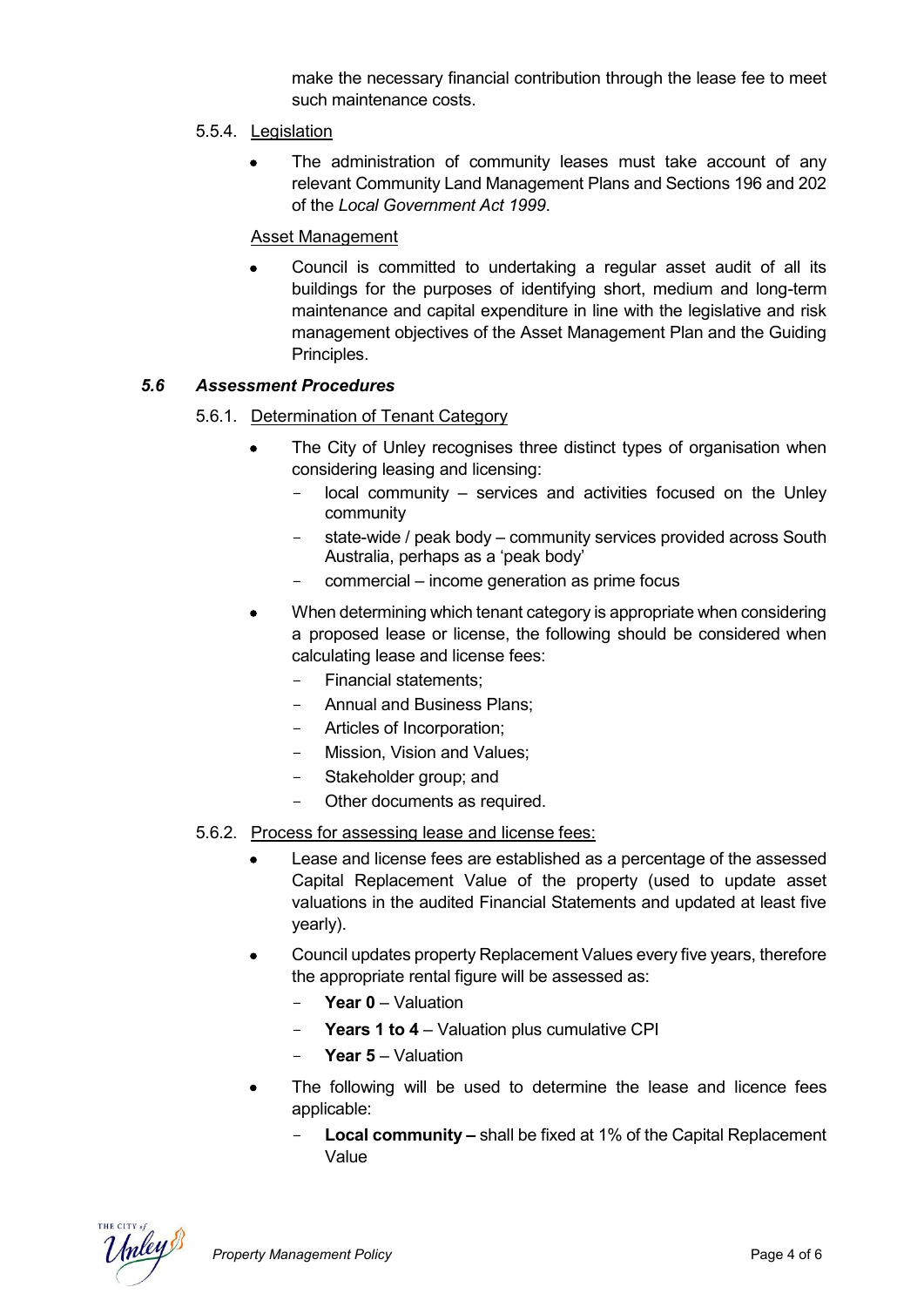- **State-wide / peak body**  shall be fixed at 3% of the Capital Replacement Value
- **Semi Commercial / Community** shall be fixed at 8% of the Capital Replacement Value (or assessed market rate if a new tenancy)
- The minimum fee levied will be \$750 per annum.
- GST shall be applied to all lease and licence fees.
- Lease and License Agreements will be negotiated based on the following:
	- current Capital Replacement Valuation appropriate to the property and portion of lettable time;
	- lease terms to be of a fixed period of five (5) and
	- annual automatic rental indexations in line with the Consumer Price Index (all groups – June quarter).

and will include the following conditions:

- **Standard leases will define lessee responsibility to include:**
	- All utilities (including water)
	- All general maintenance (excluding any structural or capital improvement works unless self-funded and supported by Lessor)
- **Standard licenses will define licensee responsibility to include:**
	- All general and specialised site maintenance and preparation
	- Will specify how utilities and associated maintenance will be managed
- Should review of lease or license fees under the Policy guidelines result in a reduced fee to organisations, the current fee will remain in place until such time as the new guidelines indicate an assessed fee is equal or greater than the current fee.

# **6 POLICY DELEGATIONS**

6.2 Nil

# **7 LEGISLATION**

- *Local Government Act 1999 – Chapter 11*
- *Development Act 1993*
- *Real Property Act 1886*
- *Retail & Commercial Leases Act 1995*

# **8 AVAILABILITY OF POLICY**

8.2 The Policy is available for public inspection during normal office hours at: The Civic Centre, 181 Unley Road, Unley SA 5061.

A copy may be purchased for a fee as determined annually by Council.

It is also available for viewing, download and printing free of charge from the Council's website www.unley.sa.gov.au.

# **9 DOCUMENT HISTORY**

| <b>Date</b>  | <b>Ref/Version No.</b> | <b>Comment</b>                       |
|--------------|------------------------|--------------------------------------|
| 23 July 2007 | C140/07 (V1)           |                                      |
| 26 May 2008  | C267/08 (V2)           | Motion on notice – raise minimum fee |